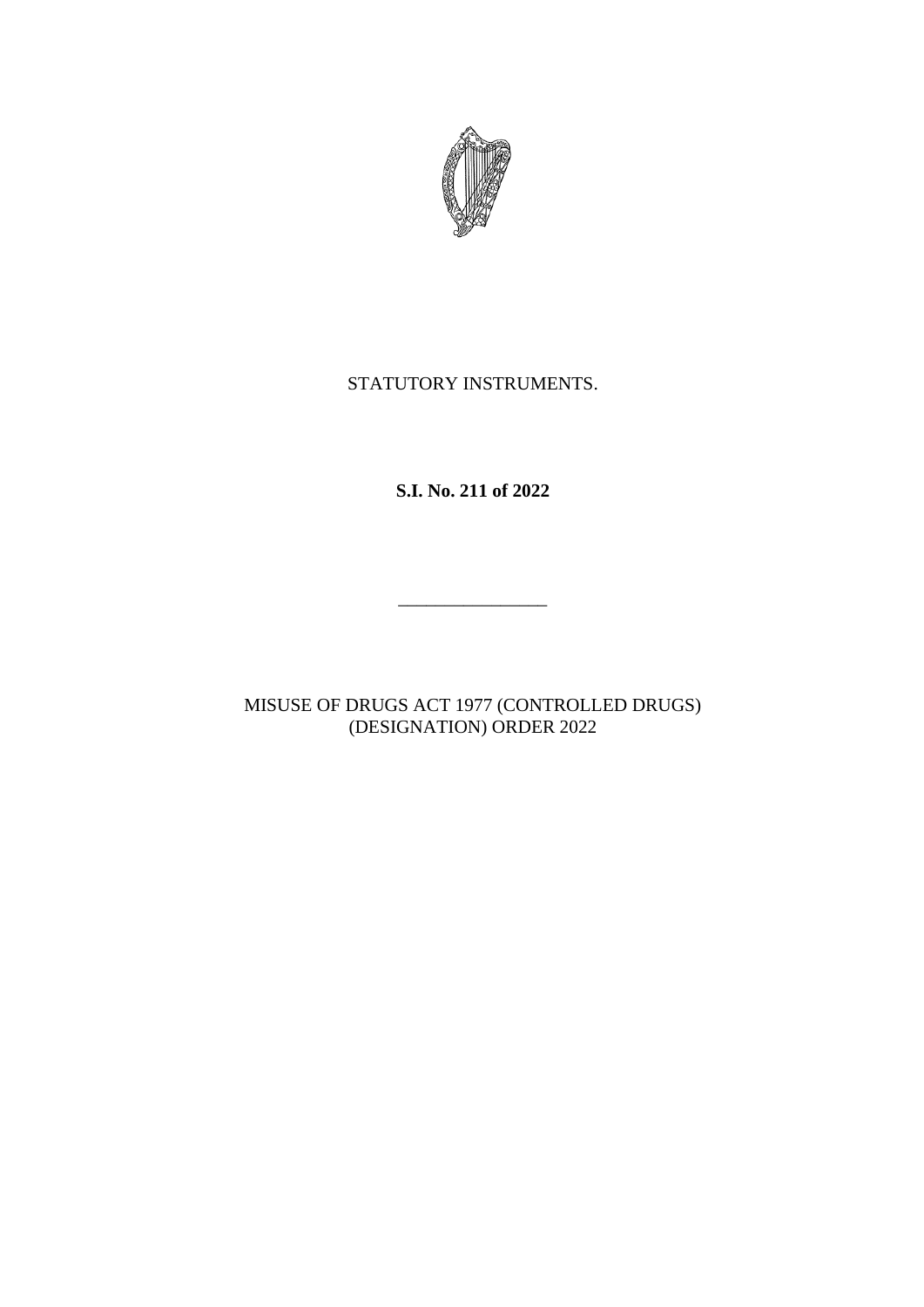# S.I. No. 211 of 2022

### MISUSE OF DRUGS ACT 1977 (CONTROLLED DRUGS) (DESIGNATION) ORDER 2022

WHEREAS I, STEPHEN DONNELLY, Minister for Health, am of the opinion that it is in the public interest -

- (*a*) for the manufacture, production, preparation, sale, supply, distribution and possession of the drugs specified in Schedule 1 to be unlawful except for the purposes of research or for other special purposes specified in Schedule 2, and
- (*b*) for it to be unlawful for any person referred to in subsection  $(1)(b)$ of section 13 of the Misuse of Drugs Act 1977 (No. 12 of 1977) to have in his or her possession or to do in relation to the drugs specified in Schedule 1, any of the things mentioned in subsection (2) of section 5 of that Act except under a licence or other authority issued by me,

NOW I, STEPHEN DONNELLY, Minister for Health, in exercise of the powers conferred on me by section 13 of the said Act, hereby order as follows:

1. This Order may be cited as the Misuse of Drugs Act 1977 (Controlled Drugs) (Designation) Order 2022.

2. In this Order, "Act" means the Misuse of Drugs Act 1977 (No. 12 of 1977).

- 3. The following are revoked:
	- (*a*) the Misuse of Drugs (Controlled Drugs) (Designation) (Amendment) Order 2017 (S.I. No. 533 of 2017);
	- (*b*) the Misuse of Drugs (Controlled Drugs) (Designation) (Amendment) Order 2019 (S.I. No. 281 of 2019); and
	- (*c*) the Misuse of Drugs (Controlled Drugs) (Designation) Order 2021 (S.I. No. 122 of 2021).

4. The drugs specified in Schedule 1 are designated as drugs to which subsection (1) of section 13 of the Act applies.

5. The purposes set out in Schedule 2 are specified for the purposes of subsection  $(1)(a)$  of section 13 of the Act.

*Notice of the making of this Statutory Instrument was published in "Iris Oifigiúil" of* 3*rd May,* 2022*.*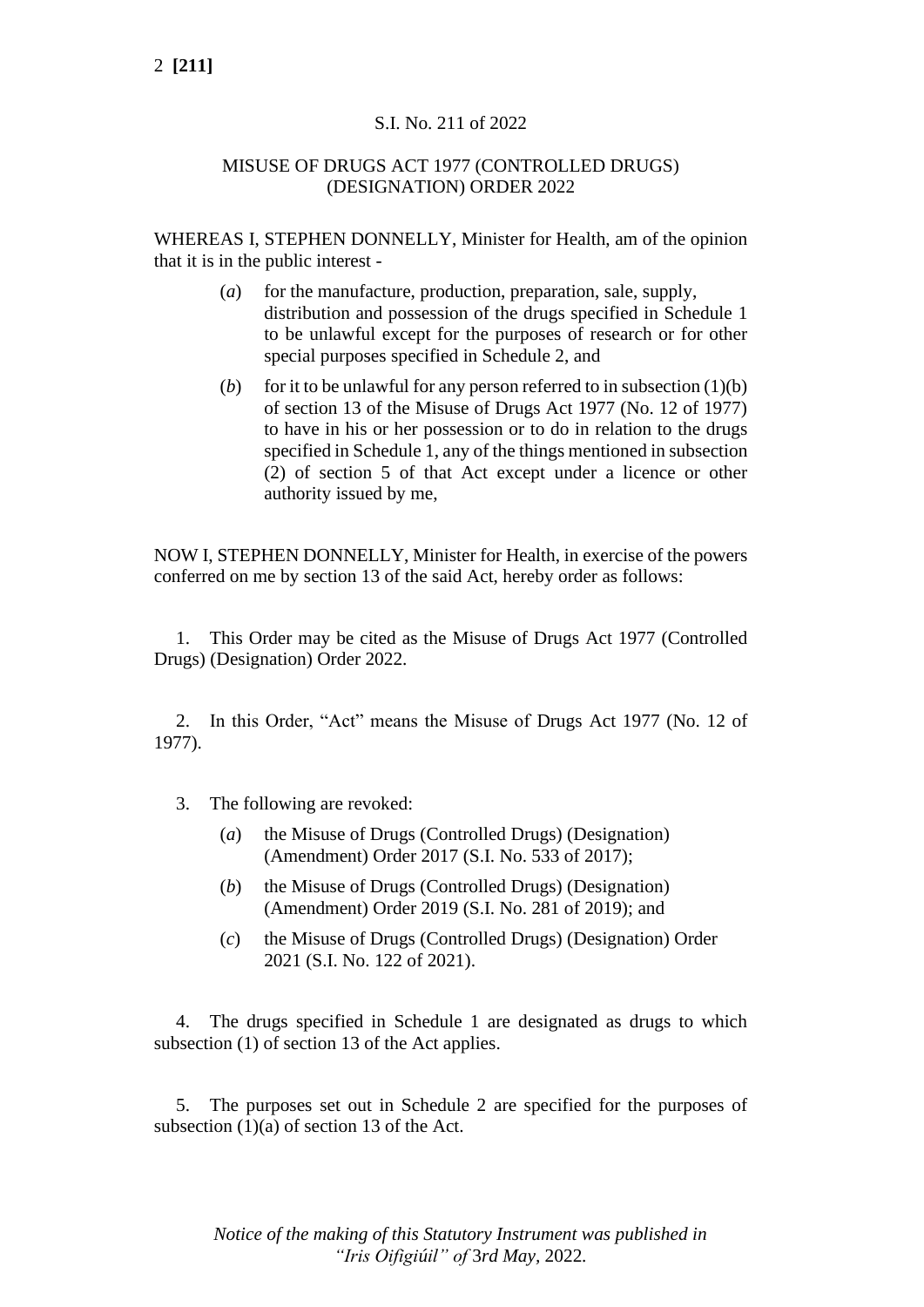#### *Regulation 4*

#### **SCHEDULE 1**

Drugs designated as drugs to which section 13(1) of the Act applies

1. (a) The following substances and products, namely-

*N*-(Adamantan-1-yl)-1-(5-fluoropentyl)-1*H*-indazole-3 carboxamide (otherwise known as Clockwork Orange, 5F AKB48)

*N*-[(2*S*)-1-Amino-3,3-dimethyl-1-oxobutan-2yl]-1- (cyclohexylmethyl)-1*H*-indazole-3-carboxamide (otherwise known as ADB-CHMINACA)

*N*-(1-Amino-3,3-dimethyl-1-oxobutan-2yl)-1-(4-fluorobenzyl)- 1*H-*indazole-3-carboxamide (otherwise known as ADB-FUBINACA)

*N*-[(2*S*)-1-Amino-3-methyl-1-oxobutan-2-yl]-1- (cyclohexylmethyl)-1*H*-indazole-3-carboxamide (otherwise known as AB-CHMINACA)

(S)-*N*-(1-Amino-3-methyl-1-oxobutan-2-yl)-1-(4-fluorobenzyl)- 1*H*-indazole-3-carboxamide (otherwise known as AB-FUBINACA)

*N*-[(2*S*)-1-Amino-3-methyl-1-oxobutan-2yl]-1-pentyl-1*H*indazole-3-carboxamide (otherwise known as AB-PINACA)

5-(2-Aminopropyl)indole (otherwise known as 5-IT)

1-(1,3-Benzodioxol-5-yl)-2-(1-pyrrolidinyl)-1-pentanone

*N*-(1-Benzyl-4-piperidyl)propionanilide

2-(4-Bromo-2,5-dimethoxyphenyl)-*N*-[(2 methoxyphenyl)methyl]ethanamine (otherwise known as 25B-NBOMe)

1-(4-Bromofuro[2,3-*f*][1]benzofuran-8-yl)propan-2-amine (otherwise known as BromodragonFLY)

Bufotenine

Cannabinol, except where contained in Cannabis or cannabis resin

Cannabinol derivatives, not being dronabinol or its stereoisomers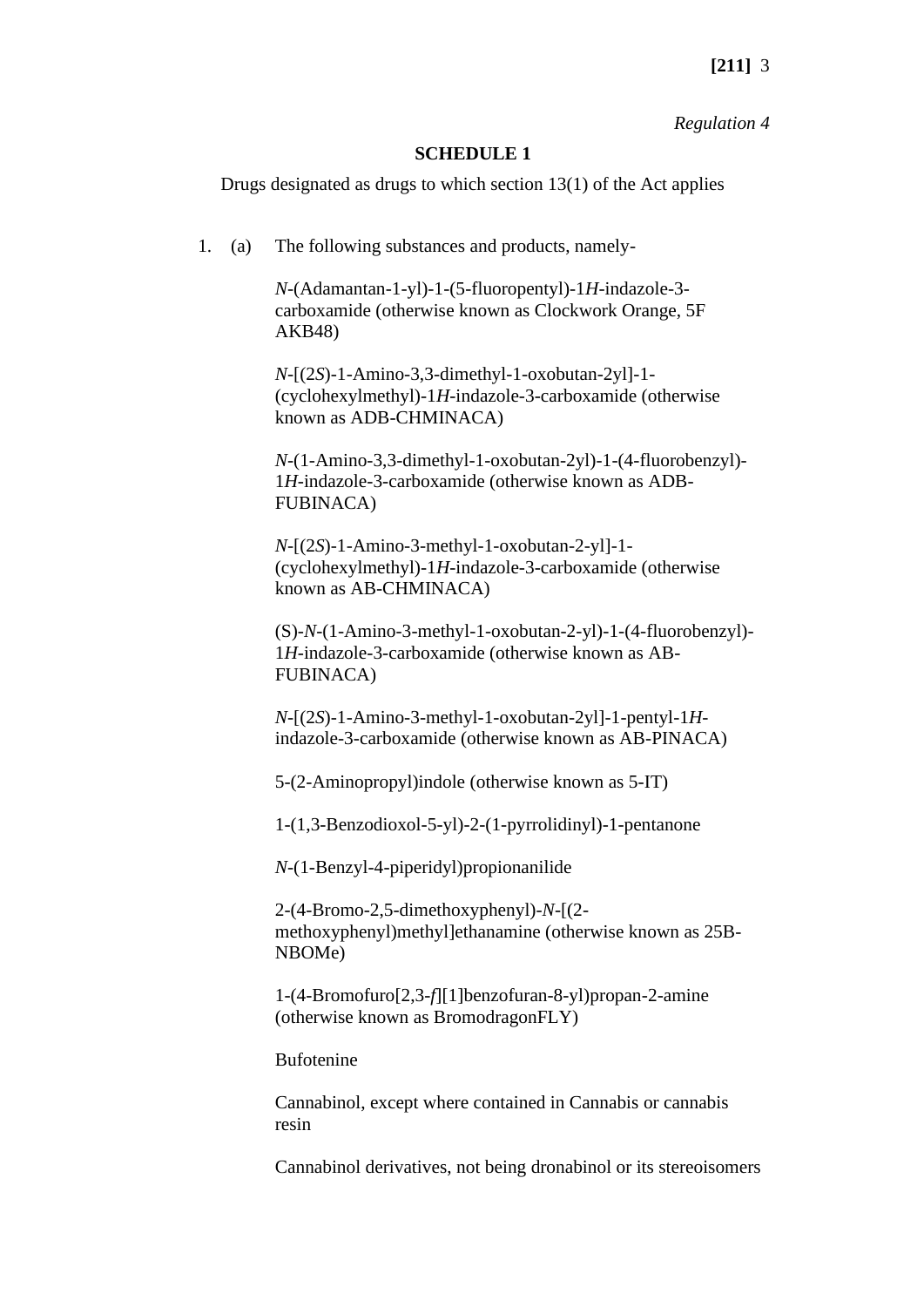Cannabis (not being a preparation specified in paragraph 5 of Part 1 of Schedule 4 of the Misuse of Drugs Regulations 2017 (S.I. No. 173 of 2017) or a preparation or product specified in Schedule 1 to the Misuse of Drugs (Prescription and Control of Supply of cannabis for Medical Use) Regulations 2019 (S.I. No. 262 of 2019)) and permitted for supply pursuant to those Regulations

Cannabis resin

**Cathinone** 

2-(4-Chloro-2,5-dimethoxyphenyl)-*N*-[(2 methoxyphenyl)methyl]ethanamine (otherwise known as 25C-NBOMe)

1-(4-Cyanobutyl)-*N*-(1-methyl-1-phenylethyl)-1*H*-indazole-3 carboxamide (otherwise known as CUMYL-4CN-BINACA)

1-Cyclohexyl-4-(1,2-diphenylethyl)piperazine (otherwise known as MT-45)

Coca leaf

Concentrate of poppy straw

3,4-Dichloro-*N*-[[1-(dimethylamino)cyclohexyl]methyl] benzamide (otherwise known as AH-7921)

3,4-Dichloro-*N*-(2-dimethylamino-cyclohexyl)-*N*-methylbenzamide (otherwise known as U-47700)

[2,3-Dihydro-5-methyl-3-(4-morpholinylmethyl)pyrrolo[1,2,3 *de*]-1,4-benzoxazin-6-yl]-1-naphthalenylmethanone

*N*,*N*-Diethyl-2-(2-(4-isopropoxybenzyl)-5-nitro-1*H*benzo[d]imidazol-1-yl)ethan-1-amine (otherwise known as Isotonitazene)

*N*,*N*-Diethyltryptamine

2,5-Dimethoxy-α,4-dimethylphenethylamine

*N,N*-Dimethyltryptamine

3-Dimethylheptyl-11-hydroxyhexahydrocannabinol

1-(1,2-Diphenylethyl)piperidine (otherwise known as Diphenidine)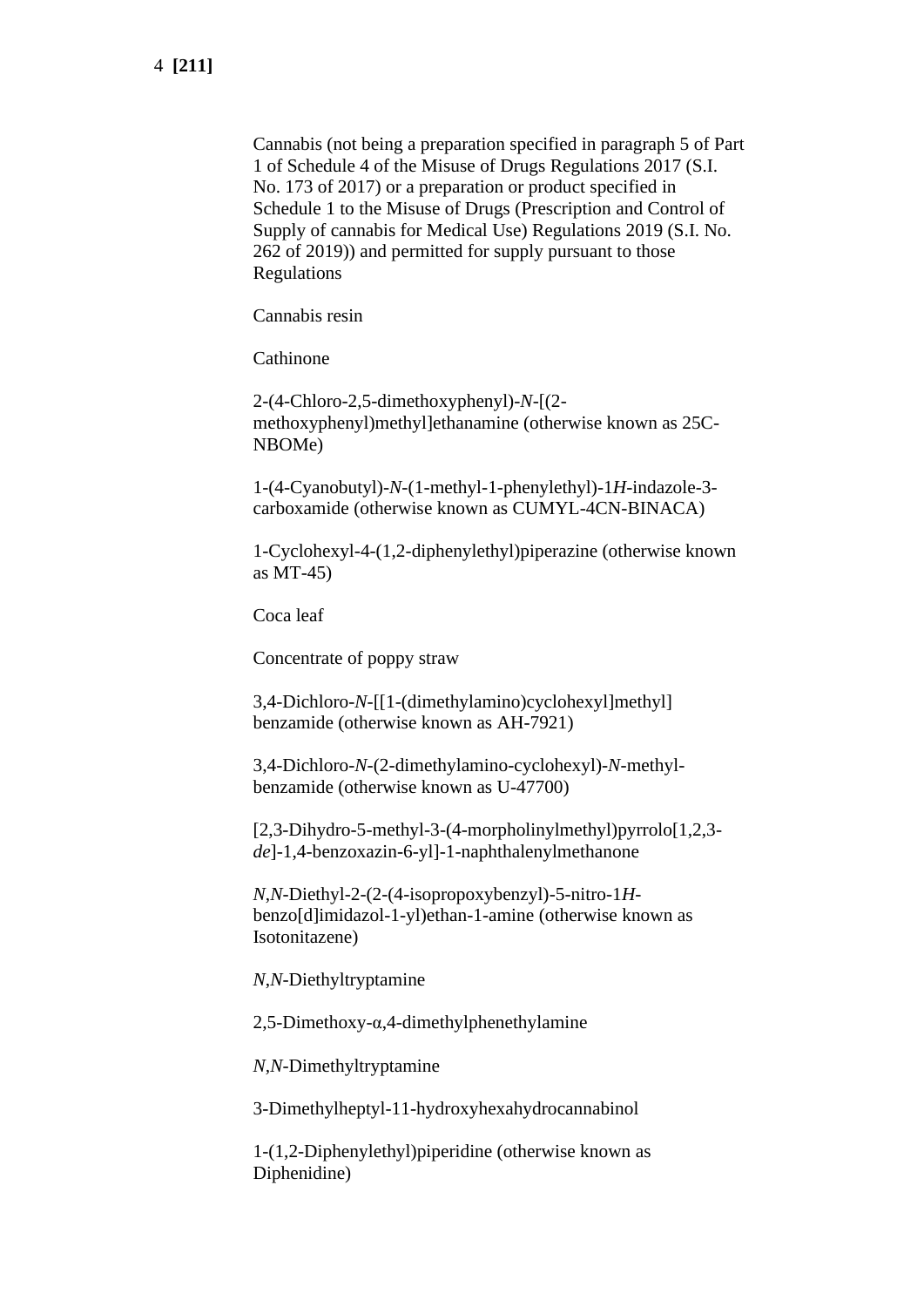Ethyl phenyl(piperidin-2-yl)acetate (otherwise known as Ethylphenidate)

Eticyclidine

Etryptamine

[1-(5-Fluoropentyl)-1*H*-indol-3-yl](2,2,3,3 tetramethylcyclopropyl)methanone (otherwise known as XLR-11)

1-(2-Fluorophenyl)-2-methylaminopropan-1-one

1-(3-Fluorophenyl)-2-methylaminopropan-1-one

1-(4-Fluorophenyl)-2-methylaminopropan-1-one

9-(Hydroxymethyl)-6,6-dimethyl-3-(2-methyloctan-2-yl)- 6a,7,10,10a-tetrahydrobenzo[*c*]chromen-1-ol

[9-Hydroxy-6-methyl-3-[5-phenylpentan-2-yl]oxy-5,6,6a,7,8,9,10,10a-octahydrophenanthridin-1-yl]acetate

*N*-Hydroxy-tenamphetamine

2-(4-Iodo-2,5-dimethoxyphenyl)-*N*-[(2 methoxyphenyl)methyl]ethanamine (otherwise known as 25I-NBOMe)

Khat (being the leaves of *Catha edulis* (Celastraceae))

Lysergamide

Lysergide and other *N*-alkyl derivatives of lysergamide

Mescaline

Methcathinone

1-(1-(3-Methoxyphenyl)cyclohexyl)piperidine (otherwise known as 3-Methoxyphencyclidine)

2-(3-Methoxyphenyl)-2-(ethylamino)cyclohexanone (otherwise known as methoxetamine)

1-(4-Methoxyphenyl)-2-(methylamino)propan-1-one

Methyl (2*S*,4a*R*,6a*R*,7*R*,10a*S*,10b*R*)-9-acetyloxy-2-(furan-3-yl)- 6a,10b-dimethyl-4,10-dioxo-2,4a,5,6,7,8,9,10a-octahydro-1*H*benzo[*f*]isochromene-7-carboxylate (otherwise known as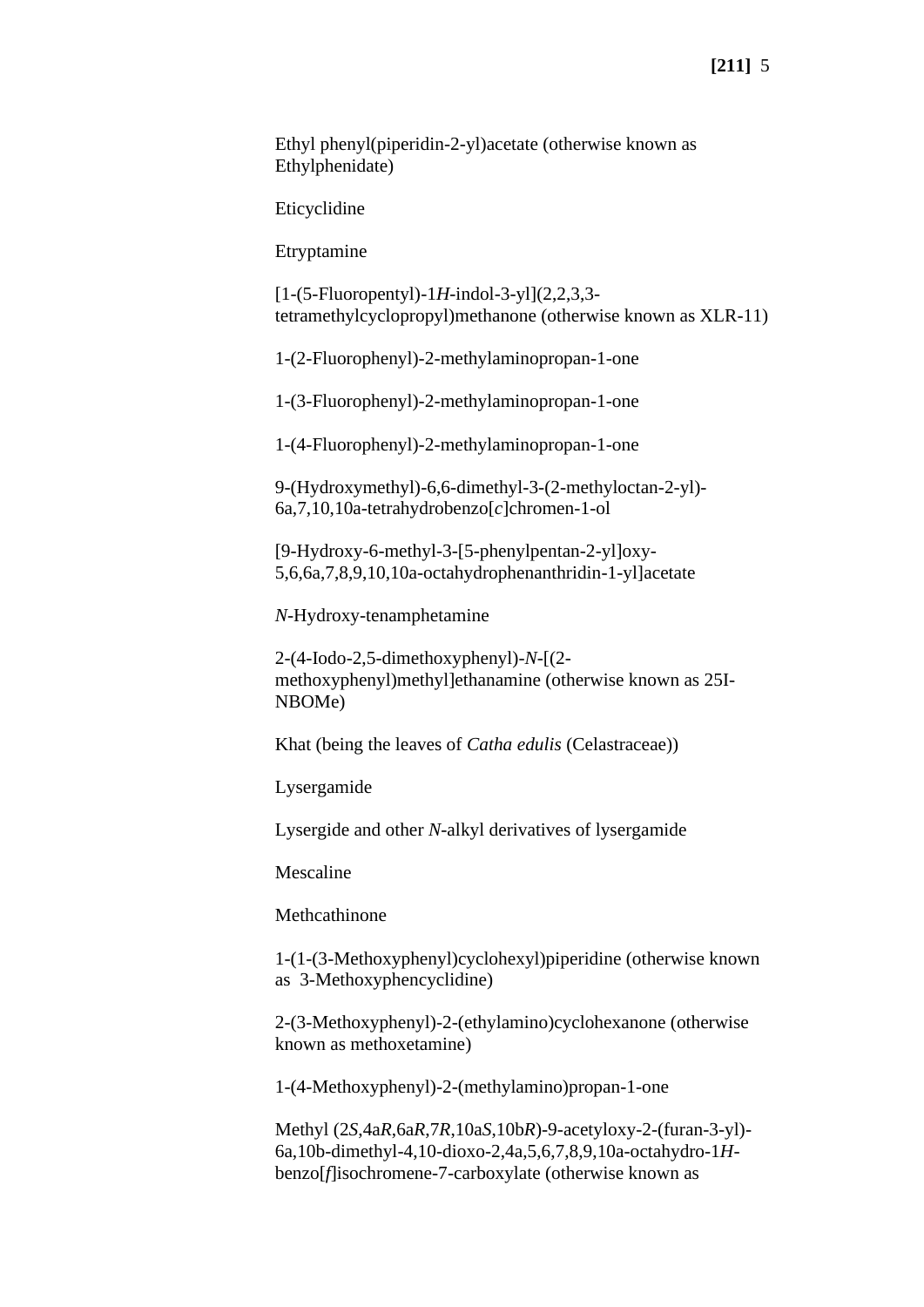Salvinorin A) and any product, whether natural or otherwise, including any plant or plant material of any kind or description, which contains any proportion of the said substance

2-Methylamino-1-(3,4-methylenedioxyphenyl)butan-1-one

2-Methylamino-1-(3,4-methylenedioxyphenyl)propan-1-one

4-Methyl-aminorex

Methyl 2-[[1-(cyclohexylmethyl)indole-3-carbonyl]amino]-3,3 dimethylbutanoate (otherwise known as MDMB CHMICA)

Methyl 3,3-dimethyl-2-(1-(pent-4-en-1-yl)-1*H*-indazole-3 carboxamido)butanoate (otherwise known as MDMB-4en-PINACA)

Methyl (*E*)-2-[(2*S*,3*S*,7a*S*,12b*S*)-3-ethyl-7a-hydroxy-8-methoxy-2,3,4,6,7,12b-hexahydro-1*H*-indolo[2,3a]quinolizin-2-yl]-3 methoxyprop-2-enoate (otherwise known as 7- Hydroxymitragynine) and any product, whether natural or otherwise, including any plant or plant material of any kind or description, which contains any proportion of the said substance

Methyl (*E*)-2-[(2*S*,3*S*,12b*S*)-3-ethyl-8-methoxy-1,2,3,4,6,7,12,12b-octahydroindolo[2,3a]quinolizin-2-yl]-3 methoxyprop-2-enoate (otherwise known as Mitragynine) and any product, whether natural or otherwise, including any plant or plant material of any kind or description, which contains any proportion of the said substance

Methyl 2-(1-(4-fluorobutyl)-1*H*-indazole-3-carboxamido)-3,3 dimethylbutanoate (otherwise known 4F-MDMB-BINACA)

Methyl 2-({[1-(4-fluorobutyl)-1*H*-indol-3-yl]carbonyl}amino)- 3,3-dimethylbutanoate (otherwise known as 4F-MDMB-BICA)

Methyl (2*S*)-2-{[1-(5-fluoropentyl)-1*H-*indazole-3 carbonyl]amino}-3,3-dimethylbutanoate (otherwise known as 5F-MDMB-PINACA)

Methyl (1-(5-fluoropentyl)-1*H*-indazole-3-carbonyl)valinate (otherwise known as 5F-AMB-PINACA)

Methyl 2-(1-(5-fluoropentyl)-1*H*-indole-3-carboxamido)-3,3 dimethylbutanoate (otherwise known as 5F-MDMB-PICA)

Methyl (2*S*)-2[[1-[(4-fluorophenyl)methyl]indazole-3 carbonyl]amino]-3-methylbutanoate (otherwise known as FUB-AMB)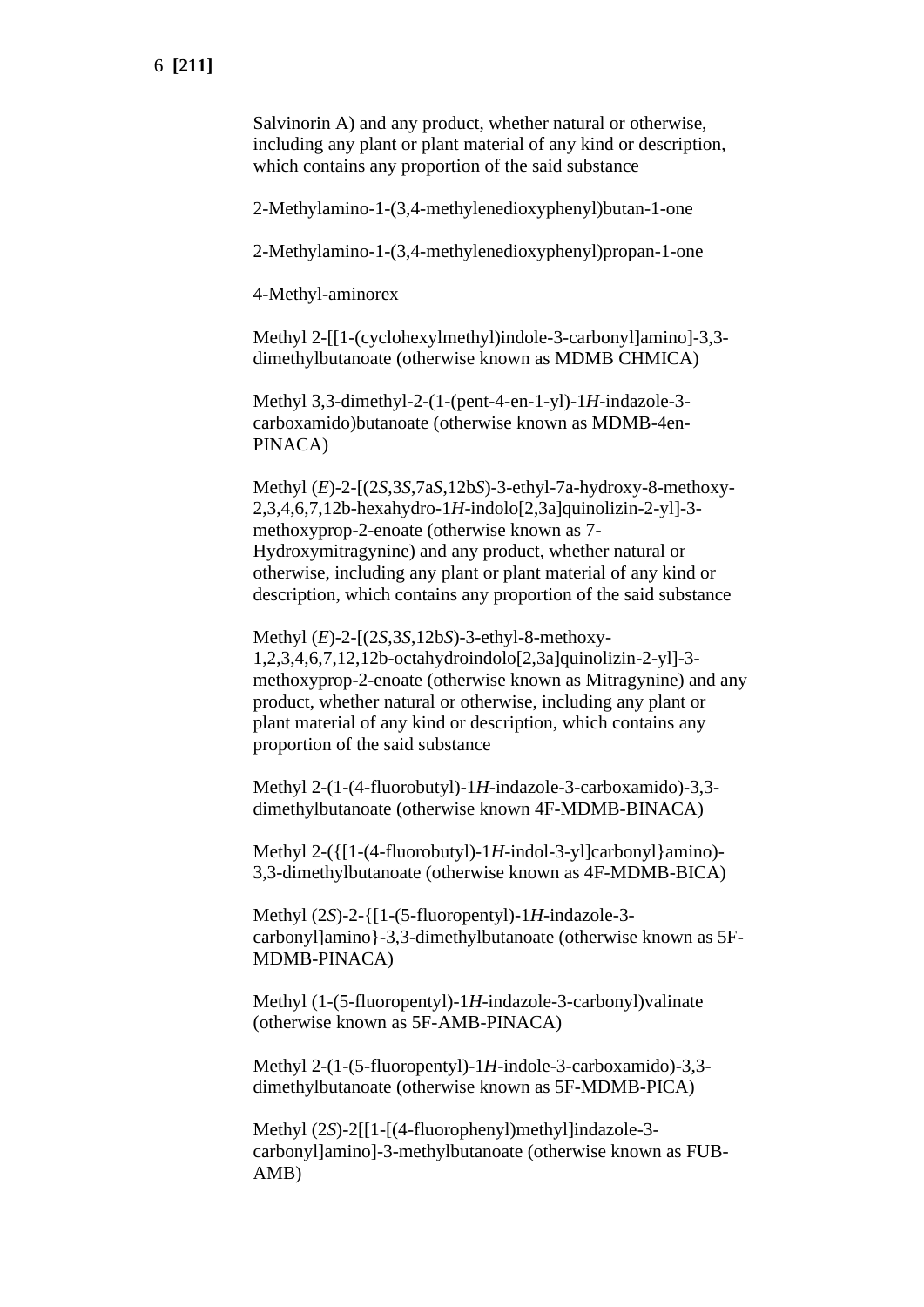4-Methyl-5-(4-methylphenyl)-4,5-dihydro-1,3-oxazol-2-amine (otherwise known as 4,4'-DMAR)

α-Methyl-4-(methylthio)phenethylamine

1-(4-Methylphenyl)-2-methylaminopropan-1-one

(1-Pentyl-1*H*-indol-3-yl)(2,2,3,3 tetramethylcyclopropyl)methanone (otherwise known as UR-144)

5-Pentyl-2-(2-phenylpropan-2-yl)-2,5-dihydro-1*H*-pyrido[4,3 b]indol-1-one (otherwise known as CUMYL-PEGACLONE)

*N*-Methyl-1-(thiophen-2-yl)propan-2-amine (otherwise known as Methiopropamine)

Psilocin

Quinolin-8-yl 1-(5-fluoropentyl)-1*H*-indole-3-carboxylate (otherwise known as Clockwork Orange, PB22)

Raw opium

Rolicyclidine

Tenocyclidine

*N*-[1-(2-Thenyl)-4-piperidyl]propionanilide

- (b) Any substance (not being bupropion, diethylpropion or pyrovalerone) structurally derived from 2-amino-1-phenyl-1 propanone by modification in any of the following ways:
	- (i) by substitution in the phenyl ring to any extent with alkyl, alkenyl, alkynyl, alkoxy, alkylthio, alkylenedioxy, haloalkyl or halo substituents, whether or not further substituted in the phenyl ring by one or more other univalent substituents;
	- (ii) by substitution at the 2- or 3-position of the propanone sidechain with an alkyl substituent;
	- (iii) by substitution at the nitrogen atom with one or more alkyl or dialkyl groups, or by inclusion of the nitrogen atom in a cyclic structure.
- (c) Any substance structurally derived from 2-amino-1-propanone by substitution at the 1-position with any monocyclic, or fusedpolycyclic ring system (not being a phenyl ring or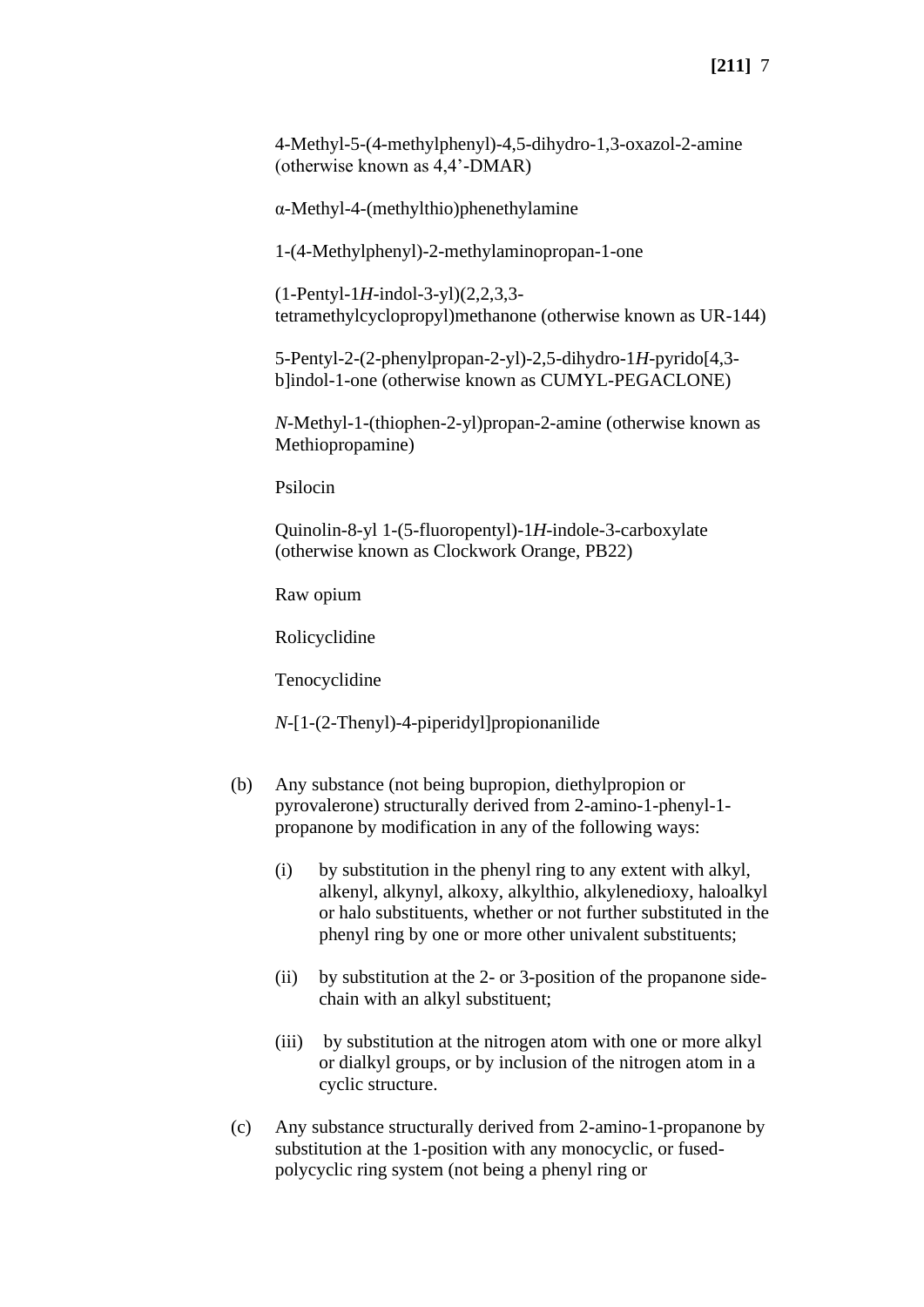alkylenedioxyphenyl ring system), whether or not the substance is further modified in any of the following ways:

- (i) by substitution in the ring system to any extent with alkyl, alkenyl, alkynyl, alkoxy, alkylthio, haloalkyl or halo substituents, whether or not further substituted in the ring system by one or more other univalent substituents;
- (ii) by substitution at the 3-position with an alkyl substituent;
- (iii) by substitution at the 2-amino nitrogen atom with one or more alkyl or dialkyl groups, or by inclusion of the 2-amino nitrogen atom in a cyclic structure.
- (d) Any substance structurally derived from 3-(1-benzoyl)indole or 3- (1-naphthoyl)indole by modification in any of the following ways:
	- (i) by substitution at the nitrogen atom of the indole ring by alkyl, alkenyl, cycloalkylmethyl, cycloalkylethyl or 2-(4 morpholinyl)ethyl;
	- (ii) by replacement of one or more hydrogen atoms of any of the substituents referred to in clause (i), with a halo substituent;

whether or not further substituted in the indole ring to any extent and whether or not substituted in the phenyl or naphthyl ring to any extent.

- (e) 1-Benzylpiperazine or any substance (not being a substance specified in Schedule 3) structurally derived from 1 benzylpiperazine or 1-phenylpiperazine by modification in any of the following ways:
	- (i) by substitution at the second nitrogen atom of the piperazine ring with alkyl, benzyl, haloalkyl or phenyl groups;
	- (ii) by substitution in the aromatic ring to any extent with alkyl, alkoxy, alkylenedioxy, halo or haloalkyl groups.
- (f) Any substance (not being a substance specified in Schedule 2) structurally derived from fentanyl by modification in one or more of the following ways, that is to say:
	- (i) by replacement of the phenyl portion of the phenethyl group by any heteromonocycle whether or not further substituted in the heterocycle;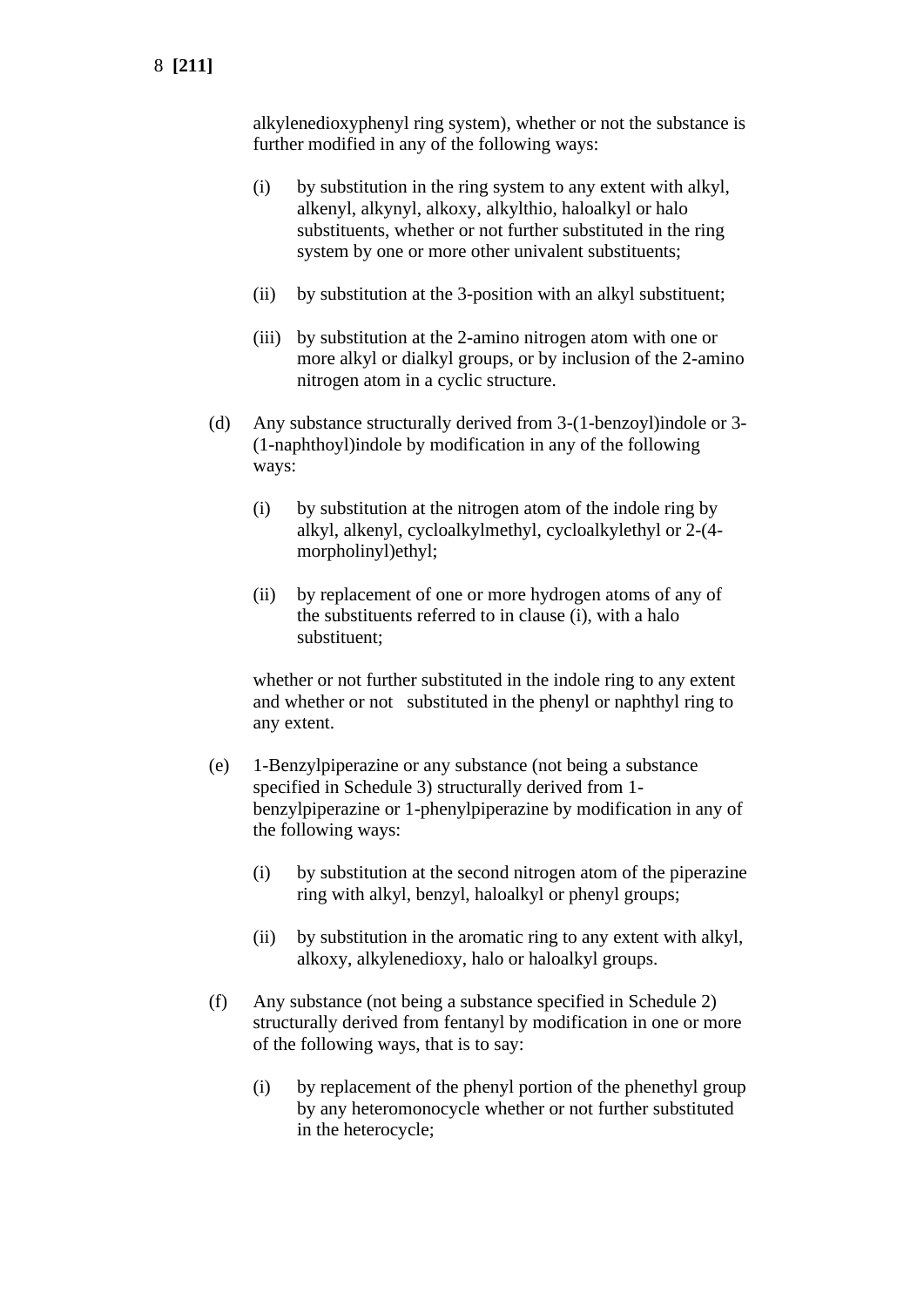- (ii) by substitution in the phenethyl group with alkyl, alkenyl, alkoxy, hydroxy, halo, haloalkyl, amino or nitro groups;
- (iii) by substitution in the piperidine ring with alkyl or alkenyl groups;
- (iv) by substitution in the aniline ring with alkyl, alkoxy, alkylenedioxy, halo or haloalkyl groups;
- (v) by substitution at the 4-position of the piperidine ring with any alkoxycarbonyl or alkoxyalkyl or acyloxy group;
- (vi) by replacement of the *N*-propionyl group by another acyl group.
- (g) Any substance structurally derived from 2-(3 hydroxycyclohexyl)phenol by substitution at the 5-position of the phenolic ring by alkyl, alkenyl, cycloalkylmethyl, cycloalkylethyl or 2-(4-morpholinyl)ethyl, whether or not further substituted in the cyclohexyl ring to any extent.
- (h) Any substance structurally derived from 3-(1-naphthoyl)indole or 1*H*-indol-3-yl-(1-naphthyl)methane by substitution at the nitrogen atom of the indole ring by alkyl, alkenyl, cycloalkylmethyl, cycloalkylethyl or 2-(4-morpholinyl)ethyl, whether or not further substituted in the indole ring to any extent and whether or not substituted in the naphthyl ring to any extent.
- (i) Any substance structurally derived from 3-(1-naphthoyl)pyrrole by substitution at the nitrogen atom of the pyrrole ring by alkyl, alkenyl, cycloalkylmethyl, cycloalkylethyl or 2-(4 morpholinyl)ethyl, whether or not further substituted in the pyrrole ring to any extent and whether or not substituted in the naphthyl ring to any extent.
- (j) Any substance structurally derived from 1-(1 naphthylmethyl)indene by substitution at the 3-position of the indene ring by alkyl, alkenyl, cycloalkylmethyl, cycloalkylethyl or 2-(4-morpholinyl)ethyl, whether or not further substituted in the indene ring to any extent and whether or not substituted in the naphthyl ring to any extent.
- (k) Any substance (not being a substance specified in Schedule 2) structurally derived from pethidine by modification in one or more of the following ways, that is to say:
	- (i) by replacement of the 1-methyl group by an acyl, alkyl (whether or not unsaturated), benzyl or phenethyl group, whether or not further substituted;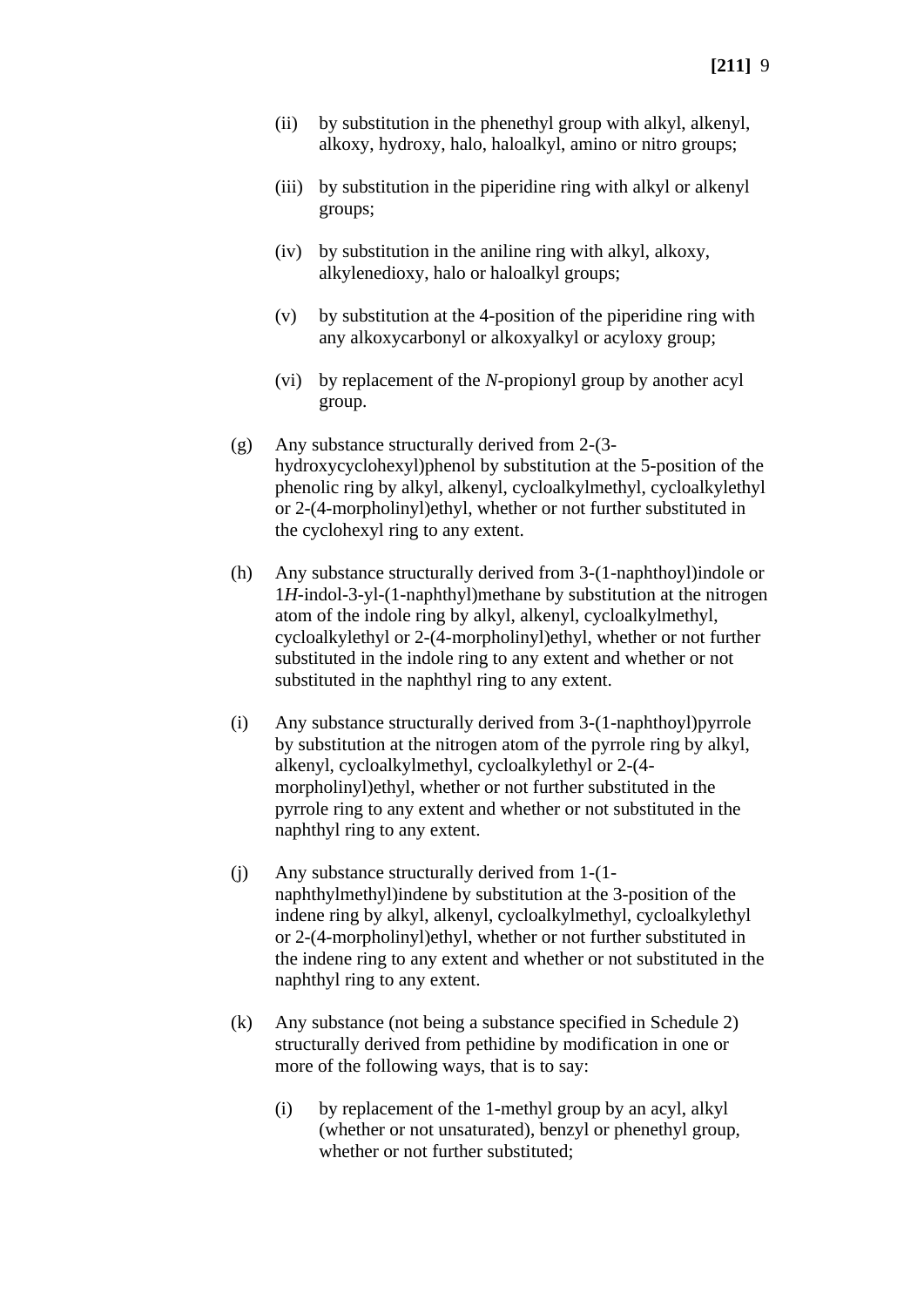- (ii) by substitution in the piperidine ring with alkyl or alkenyl groups or with a propano bridge, whether or not further substituted;
- (iii) by substitution in the 4-phenyl ring with alkyl, alkoxy, aryloxy, halo or haloalkyl groups;
- (iv) by replacement of the 4-ethoxycarbonyl by any other alkoxycarbonyl or any alkoxyalkyl or acyloxy group;
- (v) by formation of an *N*-oxide or of a quaternary base.
- (l) Any substance (not being methoxyphenamine) structurally derived from phenethylamine, an *N*-alkyl-phenethylamine, αmethylphenethylamine, an *N*-alkyl- α-methylphenethylamine, αethylphenethylamine, or an *N*-alkyl-α-ethylphenethylamine by substitution in the ring to any extent with alkyl, alkoxy, alkylenedioxy or halo substituents, whether or not further substituted in the ring by one or more other univalent substituents.
- (m) Any substance structurally derived from 3-phenylacetylindole by substitution at the nitrogen atom of the indole ring with alkyl, alkenyl, cycloalkylmethyl, cycloalkylethyl or 2-(4 morpholinyl)ethyl, whether or not further substituted in the indole ring to any extent and whether or not substituted in the phenyl ring to any extent.
- (n) Any fungus containing any proportion of Psilocin or of an ester of Psilocin.
- (o) 1,2,3,4-Tetrahydronaphthalen-2-amine, 1,2-dihydronaphthalen-2 amine or 2,3-dihydro-1*H*-inden-2-amine or any substance structurally derived from 1,2,3,4-tetrahydronaphthalen-2-amine, 1,2-dihydronaphthalen-2-amine or 2,3-dihydro-1*H*-inden-2-amine by modification in any of the following ways:
	- (i) by substitution in the phenyl ring to any extent with alkyl, alkoxy, alkenyl, alkynyl, alkylthio, alkylenedioxy, haloalkyl, hydroxy or halo substituents, whether or not further substituted by one or more other univalent substituents;
	- (ii) by *mono* or *di*-substitution at the nitrogen atom with alkyl, alkenyl, alkynyl or haloalkyl groups or by inclusion of the nitrogen atom in a cyclic structure.
- (p) Any substance structurally derived from tryptamine or from a ring-hydroxy tryptamine by substitution at the nitrogen atom of the side-chain with one or more alkyl substituents but no other substituent.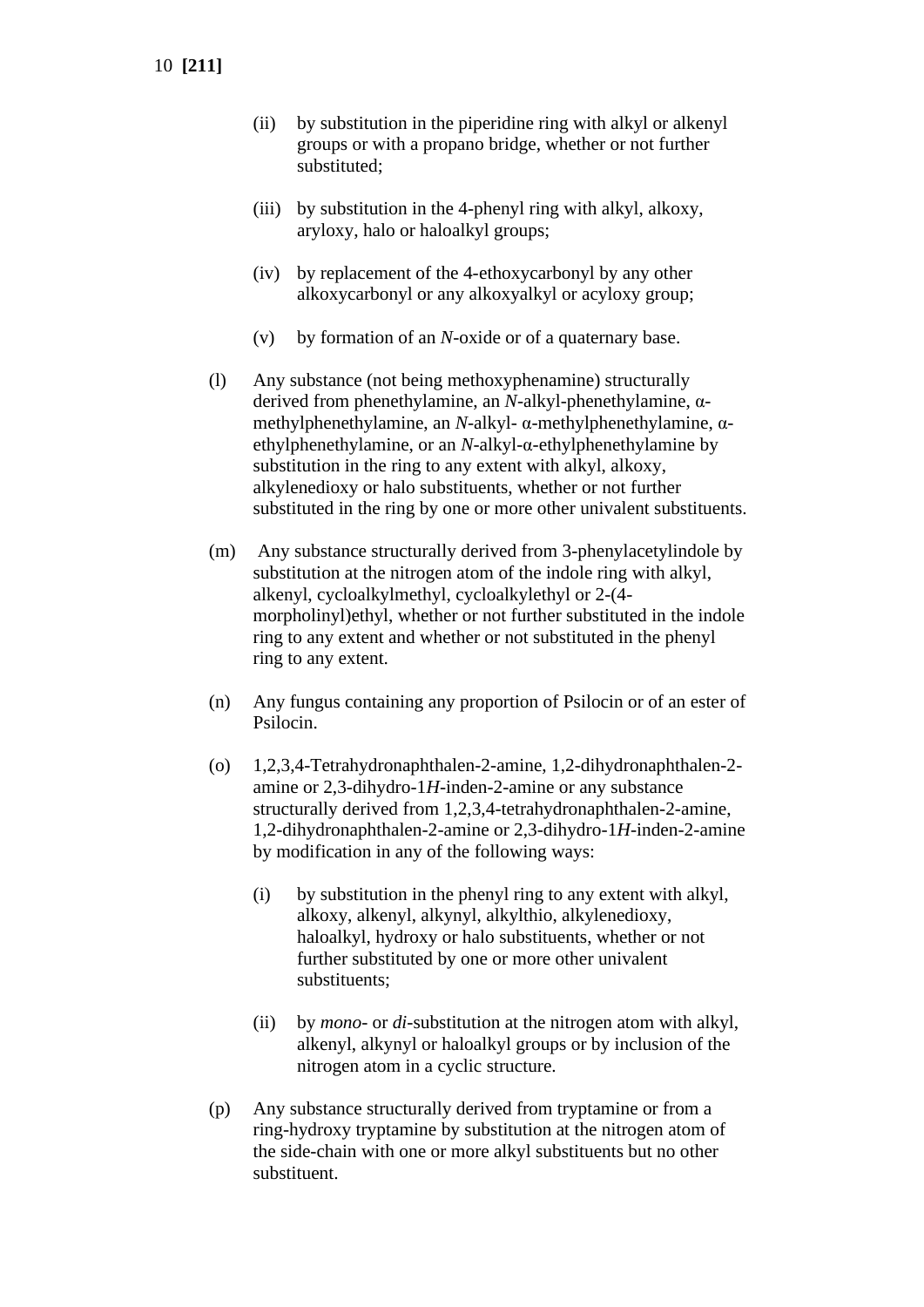- 2. Any stereoisomeric form of a substance specified in paragraph 1.
- 3. Any ester or ether of a substance specified in paragraph 1 or 2.
- 4. Any salt of a substance specified in any of paragraphs 1, 2 or 3.
- 5. Any preparation or other product containing any proportion of a substance or product specified in any of paragraphs 1, 2, 3 or 4, not being a preparation specified in Schedule 5 of the Misuse of Drugs Regulations 2017 (S.I. No. 173 of 2017).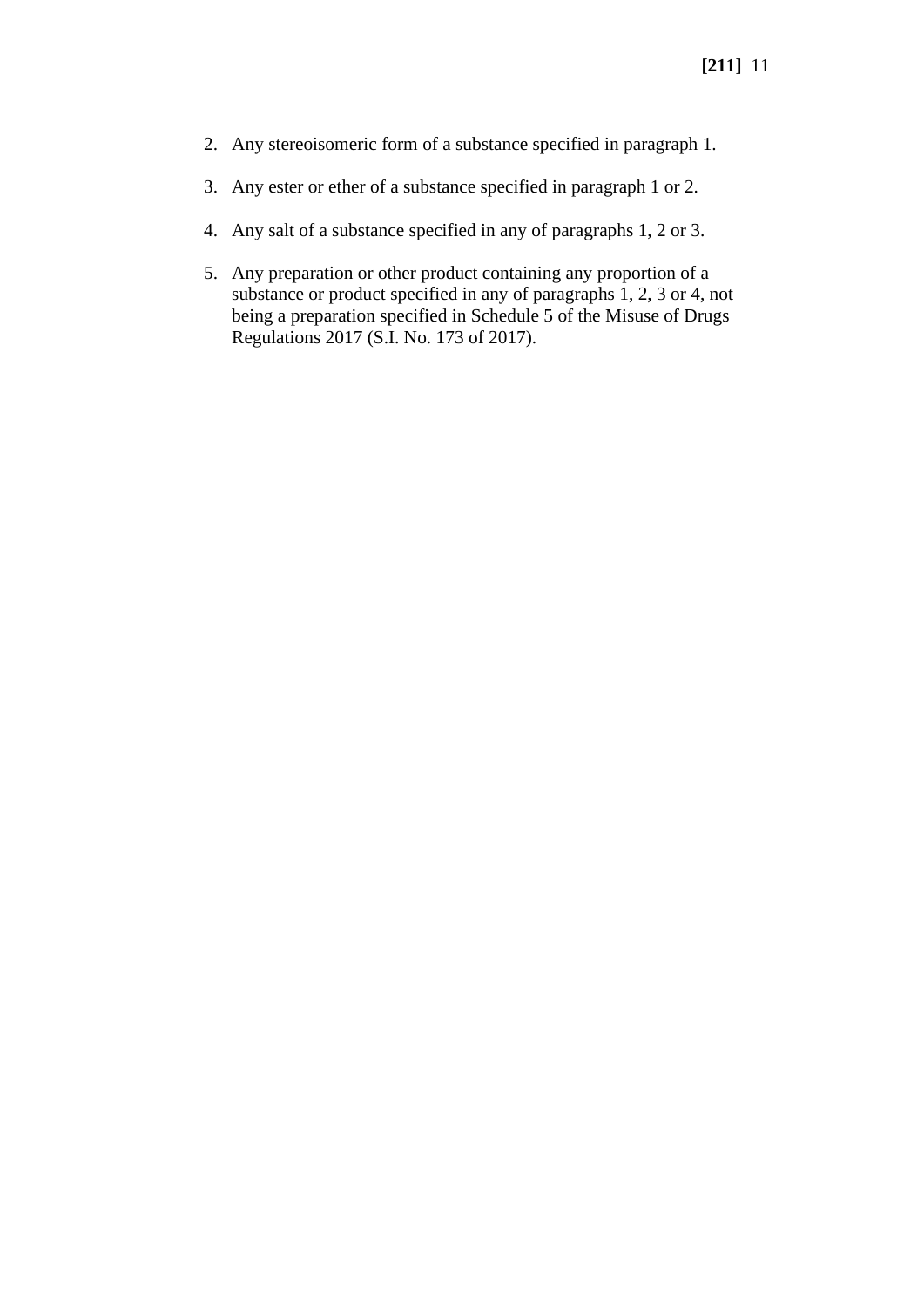*Regulation 5*

# **SCHEDULE 2**

Purposes specified for the purposes of section 13(1)(a) of the Act

The following purposes, namely:-

- (a) research, forensic analysis or use as an essential intermediate or starting material in an industrial manufacturing process;
- (b) the growing of hemp from seed varieties specified, by the Commission of the European Communities, as being eligible for the purposes of Article 1 of Regulation (EU) No. 1307/2013 of the European Parliament and of the Council of 17 December  $2013<sup>1</sup>$ ;

subject to such licensing provision under the Act and the Regulations made thereunder as are applicable.



GIVEN under my Official Seal, 27 April, 2022.

STEPHEN DONNELLY, Minister for Health.

<sup>1</sup> OJ No. L 347, 20.12.2013, p. 608.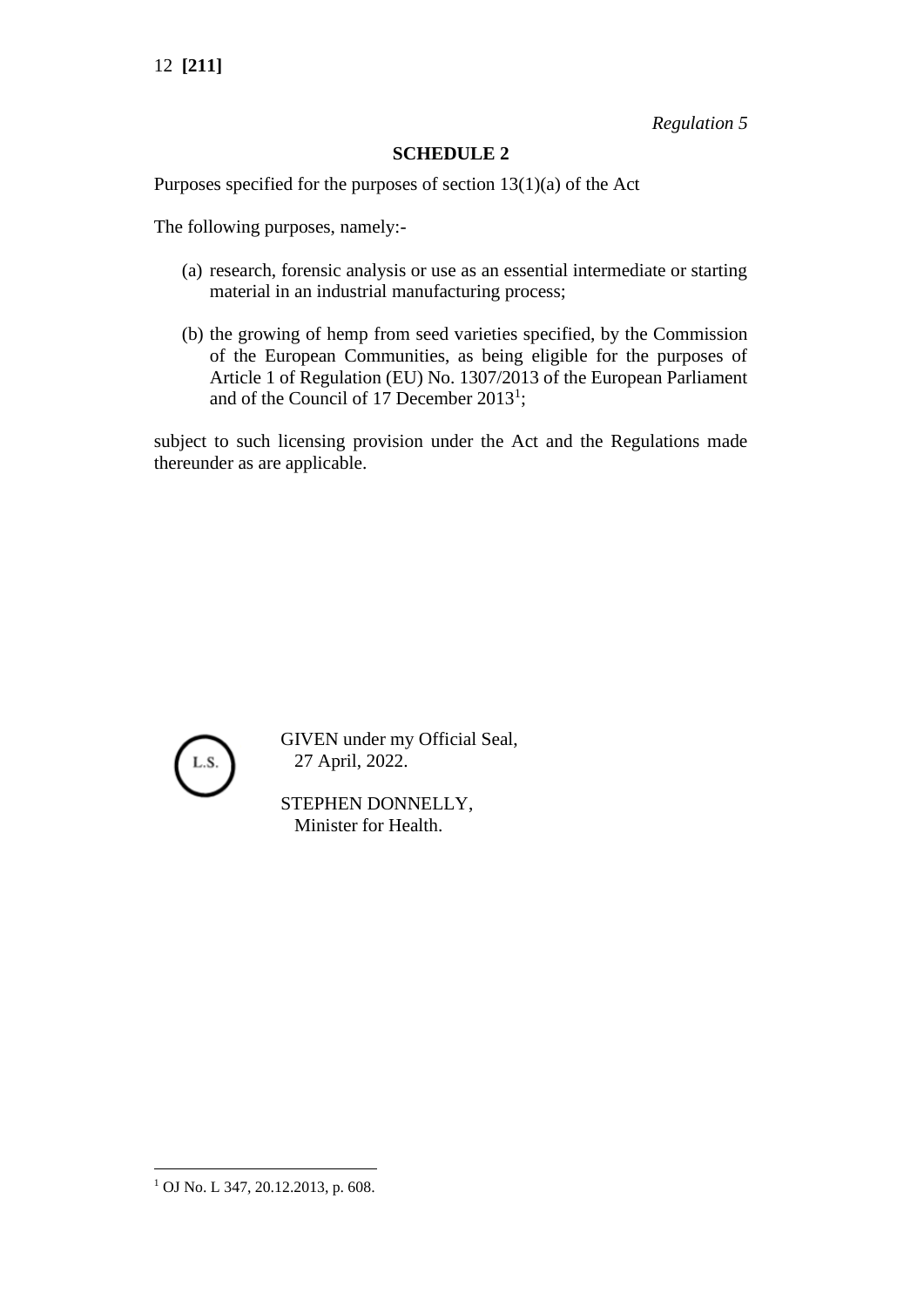#### EXPLANATORY NOTE

## (*This note is not part of the Instrument and does not purport to be a legal interpretation*)*.*

The purpose of this Order is to replace the Misuse of Drugs (Designation) Order 2021 (S.I. No. 122 of 2021), thereby adding the following to the list of drugs to which section 13(1) of the Misuse of Drugs Act 1977 applies:

(S)-*N*-(1-Amino-3-methyl-1-oxobutan-2-yl)-1-(4-fluorobenzyl)-1*H*indazole-3-carboxamide (otherwise known as AB-FUBINACA)

*N*,*N*-Diethyl-2-(2-(4-isopropoxybenzyl)-5-nitro-1*H*-benzo[d]imidazol-1-yl)ethan-1-amine (otherwise known as Isotonitazene)

1-(1,2-Diphenylethyl)piperidine (otherwise known as Diphenidine)

1-(1-(3-Methoxyphenyl)cyclohexyl)piperidine (otherwise known as 3- Methoxyphencyclidine)

Methyl 3,3-dimethyl-2-(1-(pent-4-en-1-yl)-1*H*-indazole-3 carboxamido)butanoate (otherwise known as MDMB-4en-PINACA)

Methyl 2-(1-(4-fluorobutyl)-1*H*-indazole-3-carboxamido)-3,3 dimethylbutanoate (otherwise known 4F-MDMB-BINACA)

Methyl 2-({[1-(4-fluorobutyl)-1*H*-indol-3-yl]carbonyl}amino)-3,3 dimethylbutanoate (otherwise known as 4F-MDMB-BICA)

Methyl (1-(5-fluoropentyl)-1*H*-indazole-3-carbonyl)valinate (otherwise known as 5F-AMB-PINACA)

Methyl 2-(1-(5-fluoropentyl)-1*H*-indole-3-carboxamido)-3,3 dimethylbutanoate (otherwise known as 5F-MDMB-PICA)

5-Pentyl-2-(2-phenylpropan-2-yl)-2,5-dihydro-1*H*-pyrido[4,3-b]indol-1-one (otherwise known as CUMYL-PEGACLONE)

This Order may be cited as the Misuse of Drugs Act 1977 (Controlled Drugs) (Designation) Order 2022.